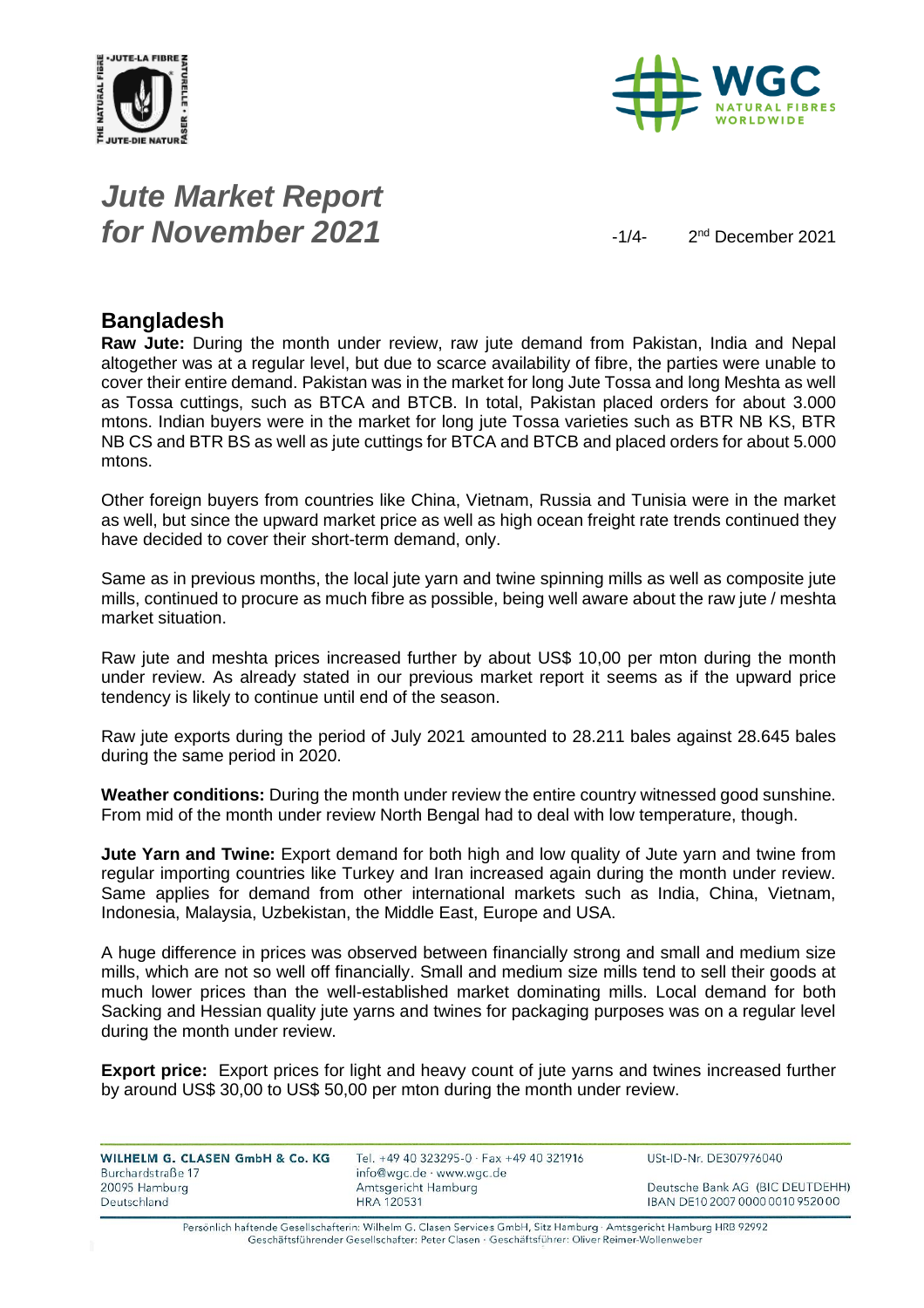



### *Jute Market Report for November 2021*  $\frac{2}{4}$

2<sup>nd</sup> December 2021

**Jute Goods:** Export demand for Hessians and Sackings from Africa, Europe, Australia and USA were on an average level during the month under review. Same applies for exports of unstitched Binola and B-Twill fabrics to Indian buyers. Jute CBC demand from the regular importing countries like Europe, UK and Japan was on a regular level during the month under review, too. An increased demand for Sacking and Hessian Jute Bags was observed from the local market.

During the month under review, export prices increased as follows:

| Hessians: | approx. 3 to 4 % |
|-----------|------------------|
| Sacking:  | approx. $3\%$    |
| CBC:      | approx. $3\%$    |

**COVID-19 update:** The overall situation seems to improve further as the number of new daily cases continues to decrease.



Daily New Cases

Source: www.worldometers.info

| WILHELM G. CLASEN GmbH & Co. KG<br>Burchardstraße 17 | Tel. +49 40 323295-0 · Fax +49 40 321916<br>info@wgc.de · www.wgc.de | USt-ID-Nr. DE307976040           |
|------------------------------------------------------|----------------------------------------------------------------------|----------------------------------|
| 20095 Hamburg                                        | Amtsgericht Hamburg                                                  | Deutsche Bank AG (BIC DEUTDEHH)  |
| Deutschland                                          | <b>HRA 120531</b>                                                    | IBAN DE10 2007 0000 0010 9520 00 |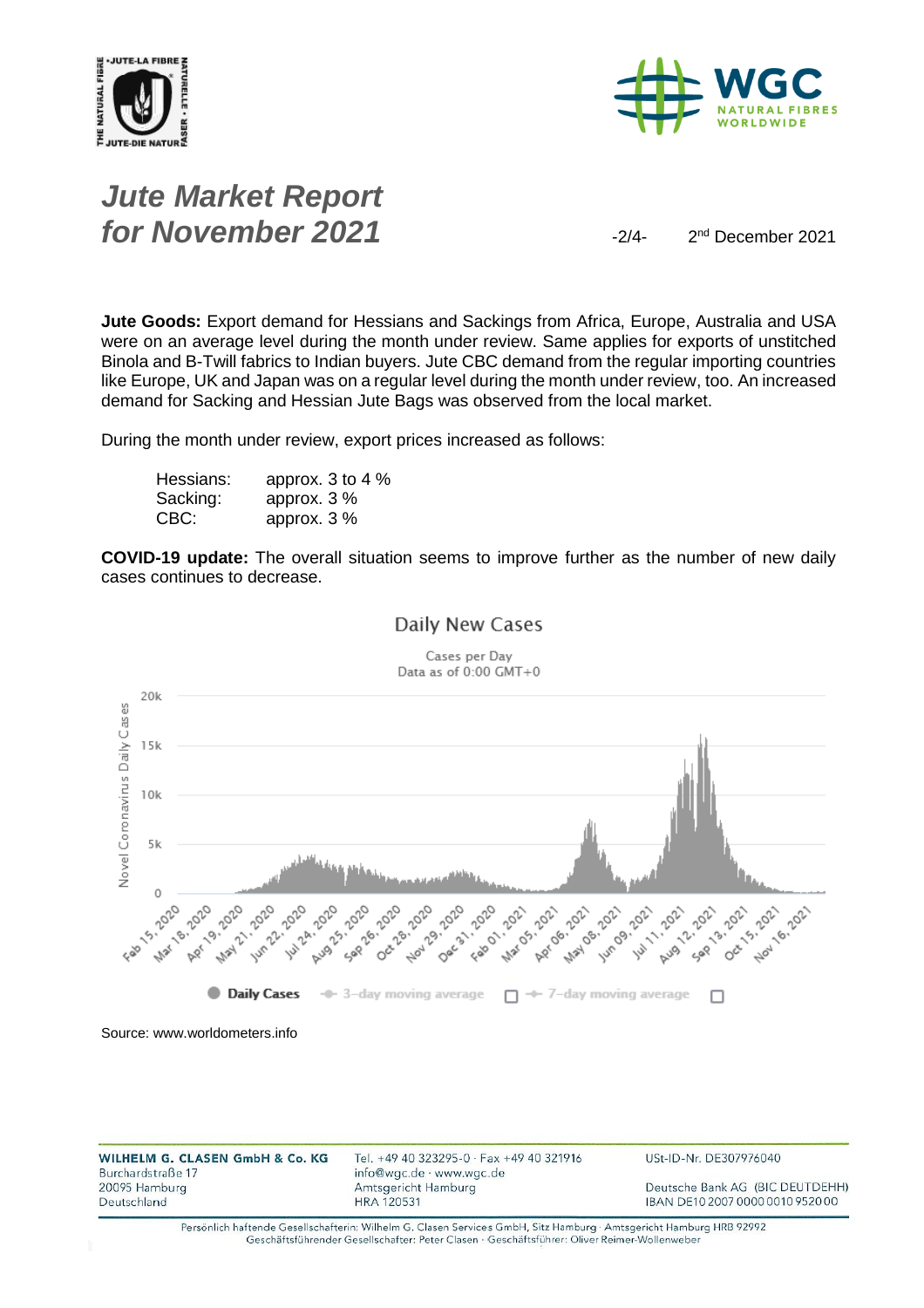



## *Jute Market Report for November 2021*  $\frac{3}{4}$

2<sup>nd</sup> December 2021

**Miscellaneous:** Local private container depots have raised five types of operational charges, amounting to BDT 145 crore (around 16,5 Mio US-\$) in additional costs, if last fiscal year's trade volumes are taken into account. The change in handling costs of import and export containers comes hot on the heels of a 23 per cent increase of the price of diesel. The change will not affect import and export containers passing directly through Chattogram port. However almost 90 per cent of exports are currently loaded into containers at the 19 private container depots.

Power and gas are likely to become pricier next after diesel, kerosene and liquified petroleum gas as the Bangladesh Government looks to calibrate the prices in the local market following a global price spiral since July.

**Ocean Freight Rates:** The global container shortage, port congestions and the continously rising sea freight rates, especially for shipments from Asia, continue to be a problem when it comes to shipments from Bangladesh. Anyhow, it seems as if the ocean freight rates likely to settle down at a high level for the time being.



\*assessed by Drewry

WILHELM G. CLASEN GmbH & Co. KG Burchardstraße 17 20095 Hamburg Deutschland

Tel. +49 40 323295-0 · Fax +49 40 321916 info@wgc.de · www.wgc.de Amtsgericht Hamburg **HRA 120531** 

USt-ID-Nr. DE307976040

Deutsche Bank AG (BIC DEUTDEHH) IBAN DE10 2007 0000 0010 9520 00